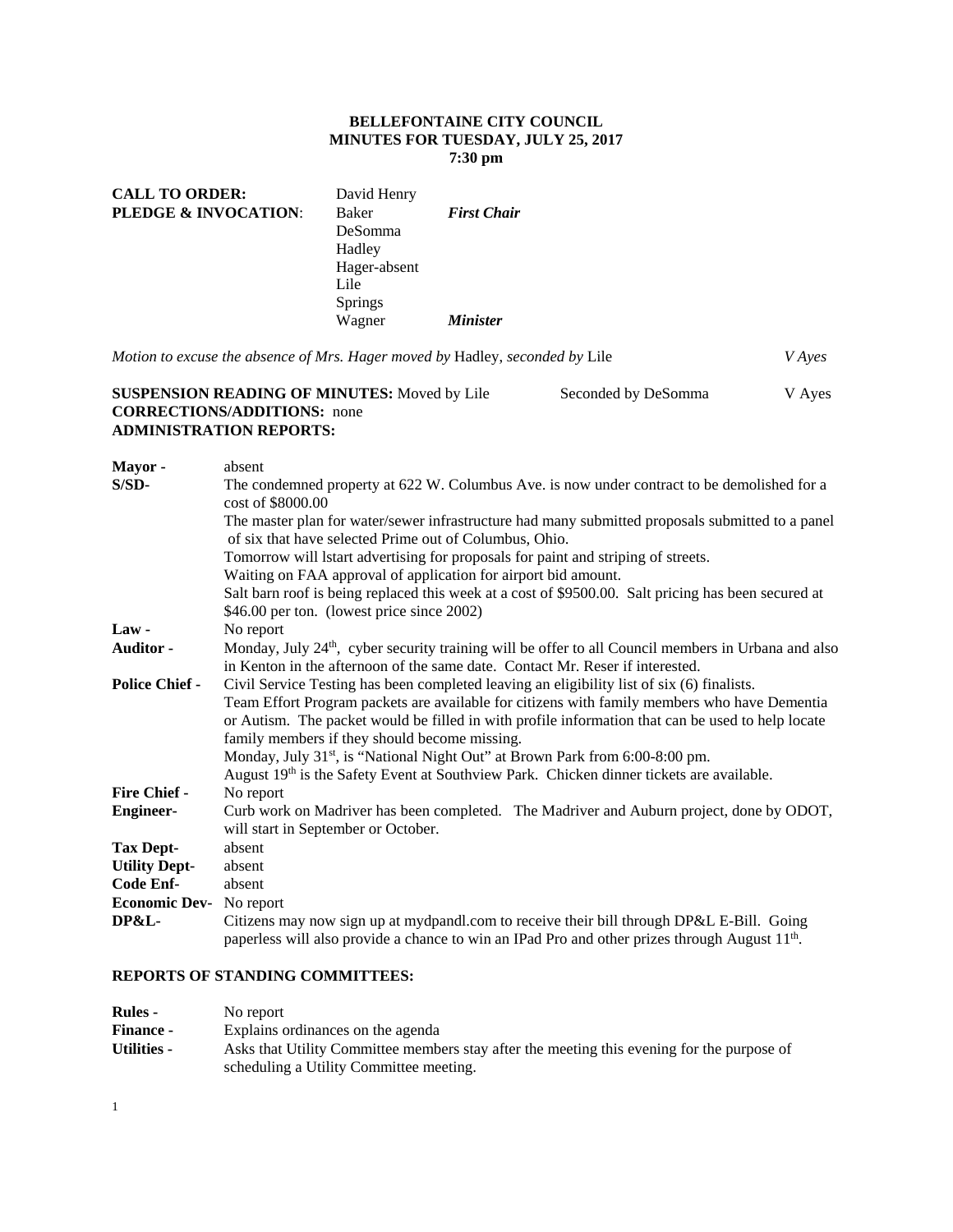**Safety -** Explained ordinance on the agenda **Streets -** Announces a Street Committee meeting for August 8<sup>th</sup> in Council Chambers lobby @7:15 pm **Sidewalks, Curbs & Parks –**commends the nice job done on the Madriver Curb Project **Audit -** No report

**COMMUNICATIONS FROM CITIZENS:** Tonya Reed, Director at RTC Industries, 315 W. Auburn, asking Council to look into the geography and creek of this property. On July 13<sup>th</sup> flooding to the property occurred. Mr. Holycross stated that engineering has looked at the topography of the property and determined that there is much debris in the waterway. The property is not in the flood plain and it is believed that the debris play a large part in the flooding.

President Henry states that the Administration is well aware of the problem and taking action. Ms. Reed states that ODOT is also looking into the property and the flooding issue.

# **INTRODUCTION OF ORDINANCES:**

#### **1. ORDINANCES FOR 1ST READING**

*Motion to waive the 48 Hour Notification Suspension Rule on Ordinance 17-37 moved by Baker, seconded by DeSomma V Ayes* 

17-37 A. AN ORDINANCE AUTHORIZING THE SERVICE-SAFETY DIRECTOR TO ADVERTISE FOR BIDS AND ENTER INTO CONTRACT WITH THE SUCCESSFUL BIDDER FOR A NEW BUIDLING AT THE WASTEWATER TREATMENT PLANT AND DECLARING AN EMERGENCY IN THE CITY OF BELLEFONTAINE, OHIO. **FINANCE** 

| $3RR-$    | Moved by Baker, seconded by DeSomma | V Ayes |
|-----------|-------------------------------------|--------|
| Passage-  |                                     |        |
| Adoption- |                                     |        |

## **2. ORDINANCES FOR 2ND READING**

17-34 A. AN ORDINANCE AUTHORIZING AND DIRECTING THE SERVICE SAFETY DIRECTOR TO ENTER INTO A MANAGEMENT AGREEMENT WITH MIDWEST CORPORATE AIR, INC. FOR THE OPERATION OF THE BELLEFONTAINE REGIONAL AIRPORT AND DECLARING AN EMERGENCY IN THE CITY OF BELLEFONTAINE, OHIO. **FINANCE** 

| $3RR -$    | Moved by Baker, seconded by DeSomma | V Ayes |
|------------|-------------------------------------|--------|
| Passage -  |                                     |        |
| Adoption - |                                     |        |

17-35 B. AN ORDINANCE AUTHORIZING THE SERVICE-SAFETY DIRECTOR TO SEEK PROPOSALS AND/OR ADVERTISE FOR BIDS AND ENTER INTO CONTRACT WITH THE SELECTED CONTRACTOR AND/OR BIDDERS FOR 2017 STREET RESURFACING PROJECT AND DECLARING AN EMERGENCY IN THE CITY OF BELLEFONTAINE, OHIO. **FINANCE**

| $3RR -$    | Moved by Baker, seconded by DeSomma | V Ayes |
|------------|-------------------------------------|--------|
| Passage -  |                                     |        |
| Adoption - |                                     |        |